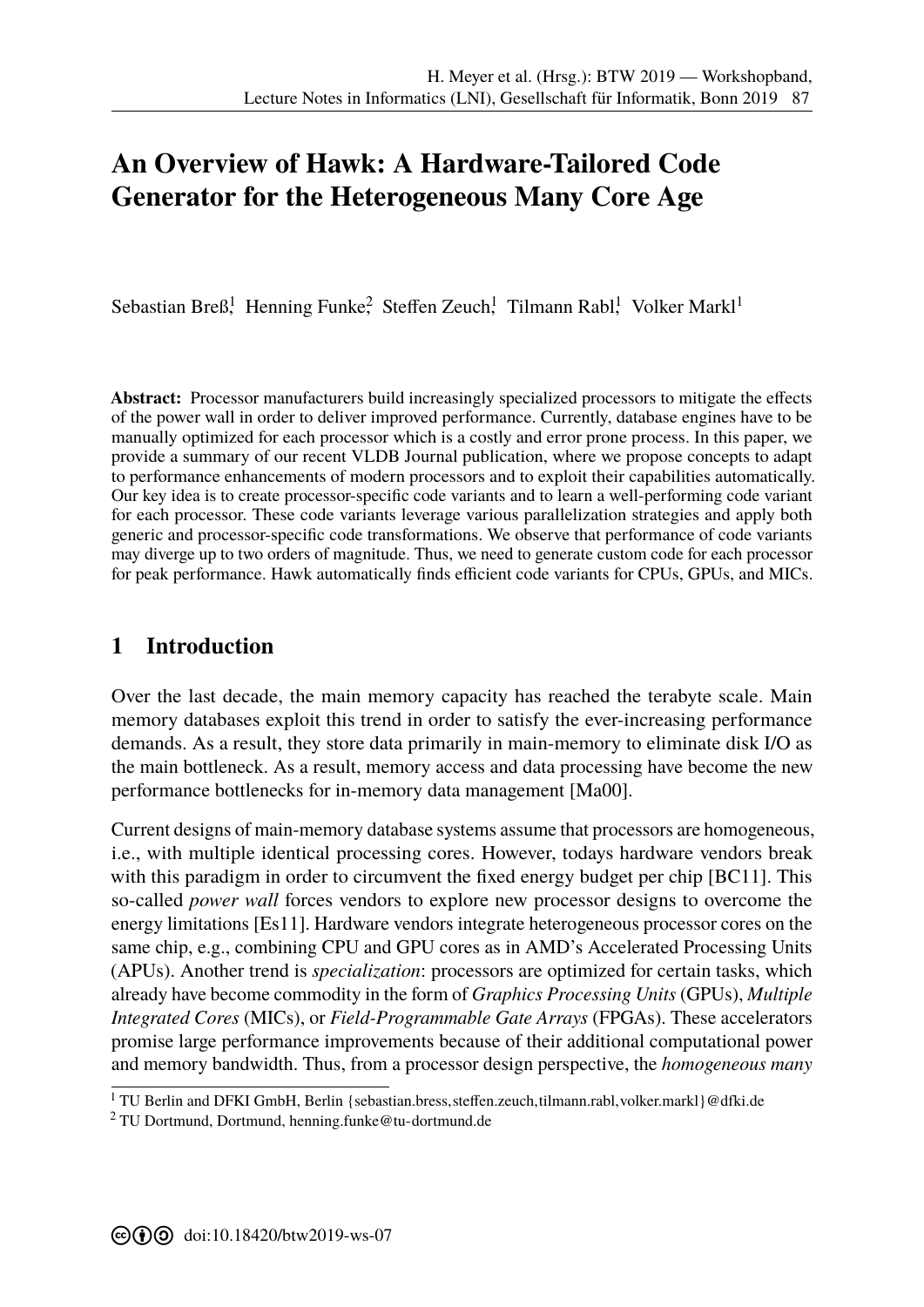*core age* ends [BC11]. The upcoming *heterogeneous many core age* provides an opportunity for database systems to embrace processor heterogeneity for peak performance.

Our goal is to empower database systems to automatically generate efficient code for any processor without *any a priori* hardware knowledge, thus making database systems fit for the heterogeneous many-core age. To achieve this goal, we proposed Hawk [Br18], a novel hardware-tailored code generator, which produces variants of generated code. By executing code variants of a compiled query, Hawk adapts to a wide range of different processors without any manual tuning. Hawk achieves low compilation times and executes queries on a wide range of processors. In this paper, we provide a summary of our recent publication in the VLDB Journal [Br18]. Hawk's code is available as open source.3

# **2 Overview of Hawk**

To provide an architectural overview, we describe Hawk's role in the process of executing an SQL query. The SQL parser translates queries into relational query plans. After that, the query optimizer rewrites the query plan by applying common optimizations to obtain a query execution plan. On the next layer, Hawk provides a code generation back-end to perform query compilation for efficient query execution. To this end, Hawk compiles query execution plans just-in-time into machine code of a target processor.

Hawk's key feature is the generation of efficient code for processors of different architectures. Our approach follows the principles of query compilation [Ne11] as opposed to vector-at-atime processing [Bo05], because query compilation has the largest potential of applying processor-specific optimizations. Hawk uses a three-step compilation process: 1) query segmentation, 2) variant optimization, and 3) code generation (see Figure 1). In general, Hawk receives a query plan as input and outputs optimized code for the underlying processors. This process centers around *pipelines*, i.e., non-blocking data flows. In particular, all operations in a pipeline are fused into one operator. The individual steps are as follows.

**Query Segmentation.** Hawk first segments query execution plans into pipelines using the produce/consume model [Ne11] (Step  $(1)$  in Figure 1). During this step, Hawk creates a *pipeline program* for each pipeline as the intermediate representation for a pipeline. A pipeline program consists of simple operations such as loop, filter, and hash probe and establishes the start point for optimization and target code generation.

**Variant Optimizer.** The initial pipeline program represents a hardware-oblivious blueprint as a starting point for processor-specific optimizations. Based on that, Hawk produces hardware-tailored code by applying modifications to the pipeline programs. A *modification* is a change to a pipeline program, which preserves its semantic but changes the

<sup>3</sup> https://github.com/TU-Berlin-DIMA/Hawk-VLDBJ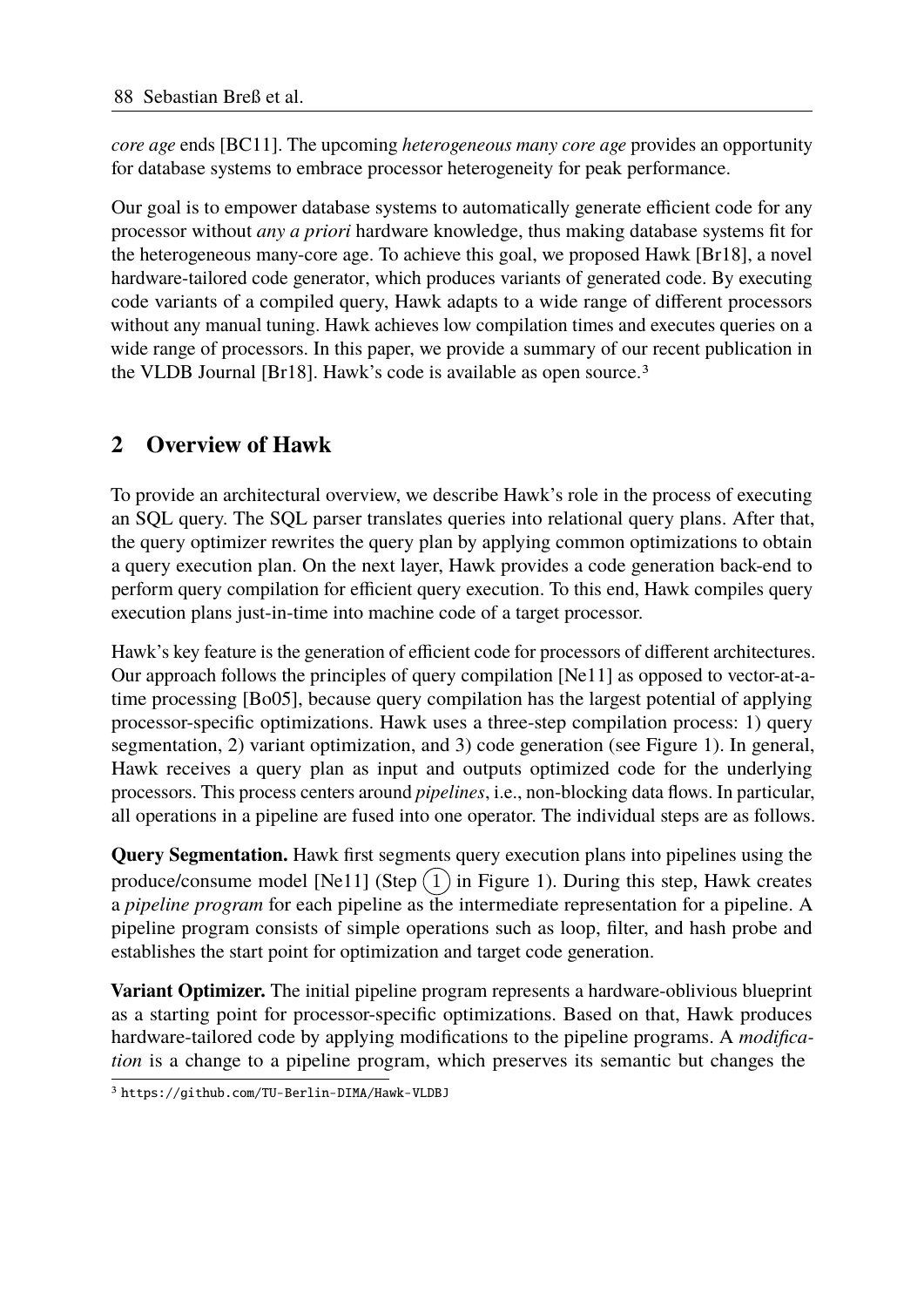

Fig. 1: Hawk's compilation process.

generated code (e.g., memory access pattern). A *variant configuration* captures all modifications of a pipeline program and thus provides a value for each supported modification. The set of all modifications defines the code generated by Hawk. The variant optimizer selects an efficient variant configuration for each pipeline program on a target processor (Step $(2)$  in Figure 1). Note that Hawk automatically determines a variant configuration for each target processor without the need for manual tuning. In sum, Hawk applies the modifications specified in the variant configuration to the input pipeline program and returns an optimized pipeline program.

**Code Generator.** The code generator takes the optimized pipeline program as an input and produces the target code  $(Step(3))$ . We refer to the compilation result as *code variant*.

## **3 End-To-End Compilation Example**

We exemplify the translation process of Hawk with the query illustrated in Figure 2. We also show the pipeline programs that are created during the translation. The query contains two



Fig. 2: Segmentation of example query into pipeline programs.

hash joins, leading to a query plan with three pipeline programs. The pipeline programs describe three pipelines. The two build pipelines iterate over their input tables  $(T_1$  and  $T_2$ ), apply their filters, insert the matching keys into a hash table, and materialize their result. The probe pipeline program iterates over table  $T_3$ , applies it's filter, probes the hash tables, and performs the aggregation. Next, the variant optimizer selects a variant configuration, which describes the customized features for the translation. Then, the variant optimizer annotates each pipeline program according to the variant configuration. Hawk determines variant configurations by an offline-training work-

load of test queries using a structured experiment [Br18]. For simplicity and space restrictions, we continue our example for Build Pipeline 1 only.